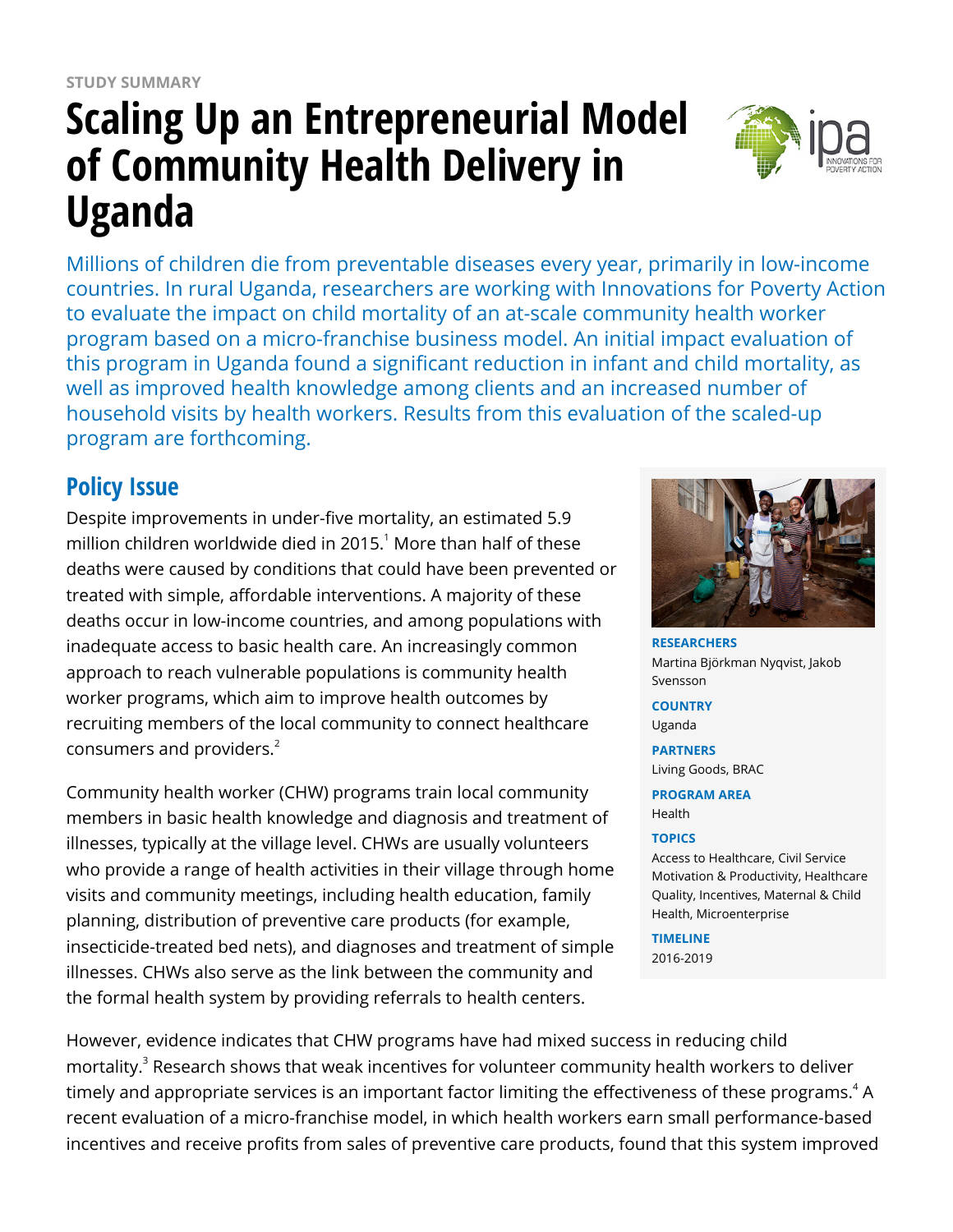service delivery and health outcomes.<sup>5</sup> In this follow-up study, researchers are assessing the impact of a scaled-up version of this entrepreneurial model of community health delivery in Uganda.

# **Evaluation Context**

Although child mortality in Uganda has declined by nearly 70 percent since 2000, in 2015, 55 of every 1,000 children born alive in Uganda died before age five.<sup>6</sup>

In response to this challenge, Living Goods, an NGO based in the US, created a Community Health Promoters (CHP) program in partnership with BRAC Uganda and Uganda's Ministry of Health. The CHP program is designed to improve access to and adoption of simple, proven health interventions among low-income households in Uganda. CHPs are women trained to operate micro-franchises, which sell a line of health products below market price, door-to-door, to households in their communities. In addition to providing health education and access to basic health products for low-income households, this model aims to create sustainable livelihoods for the CHPs, who can earn an income through profits from product sales and from small, performance-based incentives to encourage registering and monitoring the health of pregnant women and newborns.

A randomized evaluation of the CHP program from 2011-2013, implemented by Innovations for Poverty Action (IPA), found a 27 percent reduction in under-five child mortality, with similar effects for neonatal and infant mortality. This evaluation also found that the program improved health knowledge among community members, increased preventive health behavior and care-seeking, and provided suggestive evidence that antimalarial drug quality improved in areas where CHPs were operating. These encouraging results have motivated Living Goods and BRAC to significantly scale up their operations in East Africa.

## **Details of the Intervention**

Researchers are now working with IPA to carry out a randomized evaluation to assess the impact of the scaled-up CHP program across 500 rural villages in 13 districts across Uganda. Researchers randomly assigned 250 villages to receive the CHP program, and 250 villages to a comparison group, which will not receive the program. The villages in this study did not have an existing CHP program, and were not included in the first evaluation.

Qualified CHPs are selected through a competitive application process in each treatment village, and trained for two weeks on health topics and in business skills. These CHPs will conduct home visits in treatment villages over the course of three years, educating households on essential health behaviors, providing basic medical advice and referrals for more serious diagnoses, and selling discounted preventive and curative health products. CHPs can purchase these products directly from Living Goods or BRAC branches at an even lower price, allowing them to earn a profit on each product sold. In order to incentivize the CHPs to provide maternal, newborn, and child health services, the program pays them an additional US\$0.65 for every newborn home visit and registration that is completed.

The primary objective of the study is to estimate the impact of the CHP program on child mortality after three years. The researchers will also collect information on household health knowledge and